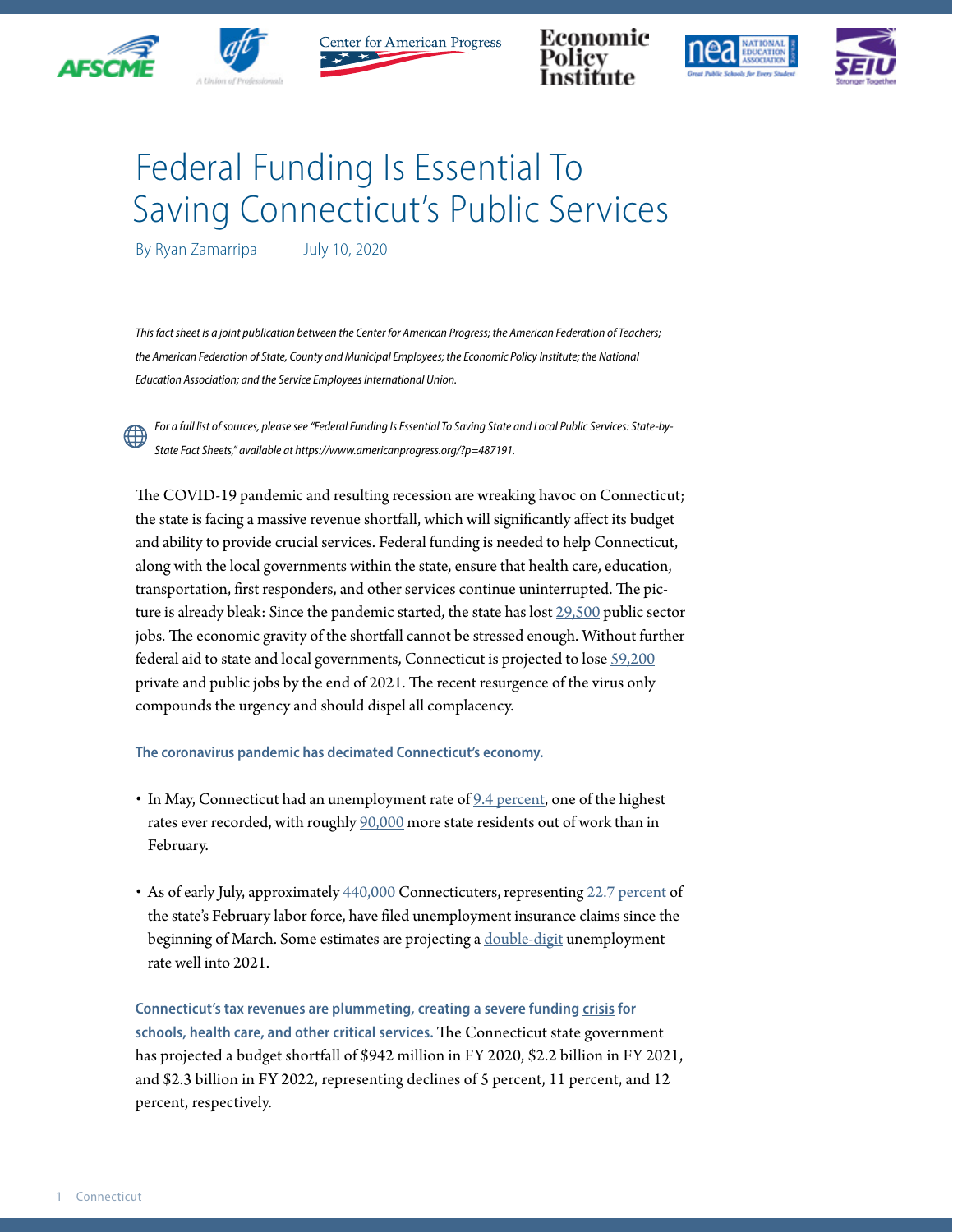**Cities in Connecticut are facing serious revenue shortfalls as well. Bridgeport alone has recently projected a budget shortfall of \$2.4 million, according to local sources.** The National League of Cities estimates that cities will experience [\\$360 billion](https://www.nlc.org/sites/default/files/users/user52651/Cities%20Are%20Essential%20Revenue%20Loss_One%20Pager.pdf) in revenue loss through FY 2022, which will force them to significantly cut spending on crucial services or raise taxes on already recession-battered residents. [Studies](https://www.americanprogress.org/issues/economy/reports/2014/05/30/90621/what-have-we-learned-about-austerity-since-the-great-recession/) on the Great Recession have found that forcing states to deal with severe budget constraints through austerity dampen long-term gross domestic product (GDP), prolong spells of high unemployment, and extend recessions.

**Between February and May, [29,500](https://www.bls.gov/news.release/laus.t03.htm) public sector workers were laid off in Connecticut.**

• The National Education Association has estimated that by the end of FY 2022, Connecticut could lose roughly [21,100](https://educationvotes.nea.org/wp-content/uploads/2020/06/Revised-NEA-Estimates-in-Support-of-the-HEROES-Act-06-06-2020.pdf?_ga=2.17671737.1424969520.1591579607-1012899167.1494591151) education jobs as a result of the decline in the state general revenues that fund education.

**These job losses could get much worse.** A recent analysis conducted by the Economic Policy Institute estimates that without federal action, Connecticut will lose a combined total of [59,200](https://www.epi.org/blog/without-federal-aid-to-state-and-local-governments-5-3-million-workers-will-likely-lose-their-jobs-by-the-end-of-2021-see-estimated-job-losses-by-state/) public and private jobs by the end of 2021.

**Health care in Connecticut is also in jeopardy.** The Urban Institute has projected that Medicaid caseloads could increase by as much as [190,000,](https://www.urban.org/research/publication/how-covid-19-recession-could-affect-health-insurance-coverage/view/full_report) or 23.0 percent, through FY 2021—a massive and unprecedented spike. Connecticut desperately needs help to cover those who are newly unemployed and expected to enroll in Medicaid and to offset extra Medicaid costs related to COVID-19. Without proper funding, the state will be unable to treat at-risk patients, keep families healthy, or provide lifesaving care. Funding Medicaid is critical to ensuring that Connecticut can respond effectively to the coronavirus public health crisis and the current economic recession.

The **Health and Economic Recovery Omnibus Emergency Solutions (HEROES) Act**, which passed the U.S. House of Representatives on May 15 with bipartisan support, includes provisions that would help Connecticut avoid additional layoffs and devastating cuts to services.

Specifically, it would:

- Allocate [\\$7.1 billion](https://www.speaker.gov/heroesact) to the government of Connecticut and [\\$4.9 billion](https://www.speaker.gov/heroesact) to its localities over a span of two years, saving thousands of jobs and helping to maintain the uninterrupted delivery of public services such as health care, first responders, and safe drinking water.
- Increase Connecticut's Federal Medical Assistance Percentage (FMAP) and provide an additional [\\$1.9 billion](https://www.cbpp.org/blog/pelosi-bill-includes-much-needed-medicaid-funding-for-states) in Medicaid dollars to Connecticut over an 18-month period.
- Provide [\\$843 million](https://educationvotes.nea.org/wp-content/uploads/2020/06/Revised-NEA-Estimates-in-Support-of-the-HEROES-Act-06-06-2020.pdf?_ga=2.17671737.1424969520.1591579607-1012899167.1494591151) for education in Connecticut, including [\\$548 million](https://educationvotes.nea.org/wp-content/uploads/2020/06/Revised-NEA-Estimates-in-Support-of-the-HEROES-Act-06-06-2020.pdf?_ga=2.17671737.1424969520.1591579607-1012899167.1494591151) for public K-12 schools and [\\$253 million](https://educationvotes.nea.org/wp-content/uploads/2020/06/Revised-NEA-Estimates-in-Support-of-the-HEROES-Act-06-06-2020.pdf?_ga=2.17671737.1424969520.1591579607-1012899167.1494591151) to public colleges and universities, which would save an estimated [4,700](https://educationvotes.nea.org/wp-content/uploads/2020/06/Revised-NEA-Estimates-in-Support-of-the-HEROES-Act-06-06-2020.pdf?_ga=2.17671737.1424969520.1591579607-1012899167.1494591151) jobs supporting K-12 education and [1,100](https://educationvotes.nea.org/wp-content/uploads/2020/06/Revised-NEA-Estimates-in-Support-of-the-HEROES-Act-06-06-2020.pdf?_ga=2.17671737.1424969520.1591579607-1012899167.1494591151) supporting higher education. This funding would help strengthen distance learning and teaching strategies to keep students and teachers healthy.